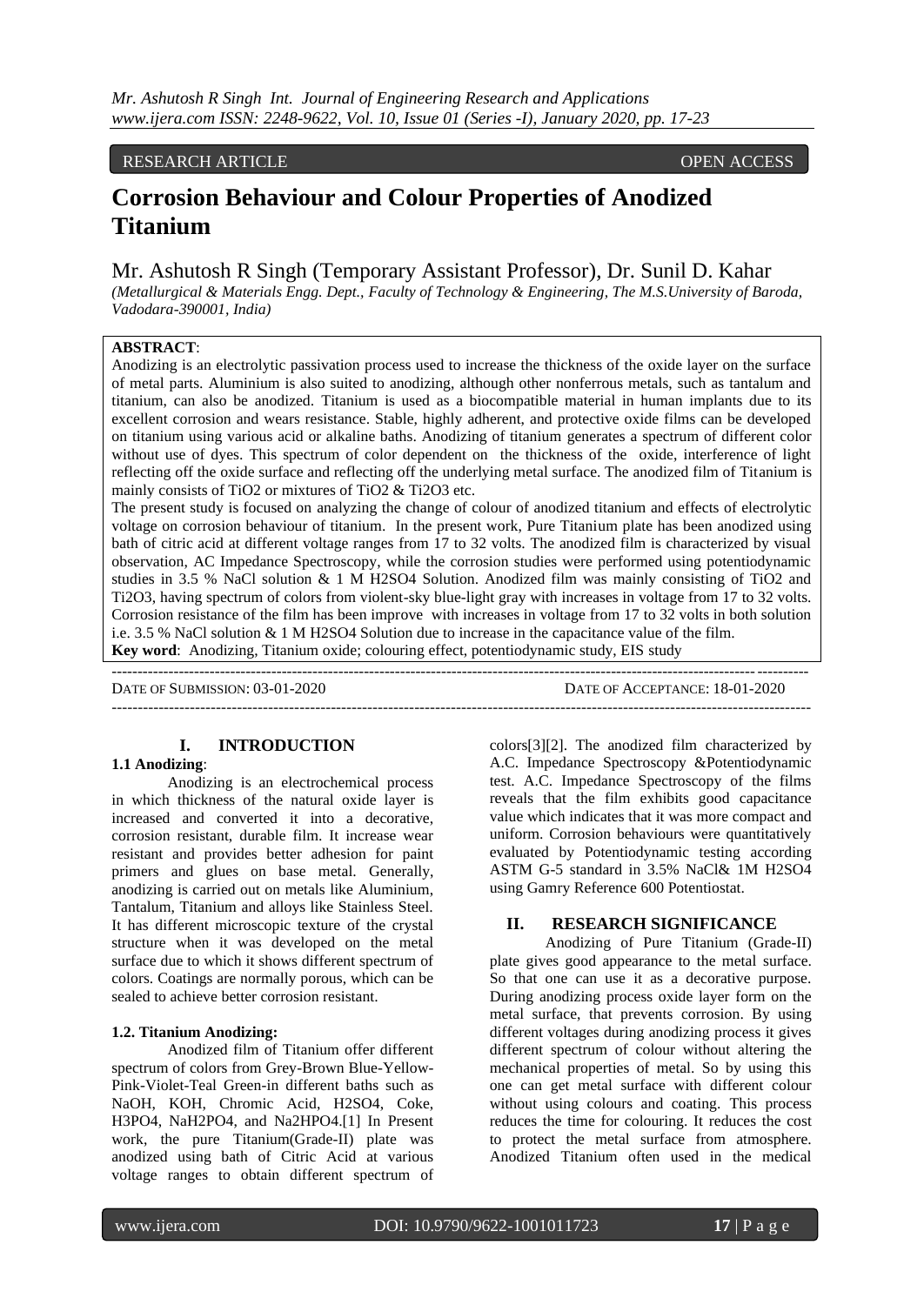devices, orthopedic implants, dental implants, and device components of aerospace industries.

## **III. EXPERIMENTAL WORK 3.1 Materials &Method**

Pure Titanium (Grade-II) plate has been cut in the size of  $25 \text{mm}$  X  $20 \text{mm}$  X  $2 \text{mm}$  to carry out anodizing process using experimental set as shown in fig. 1. It consists of DC power source, beaker for electrolytic bath and carbon electrode as cathode and test samples of anode.

#### **3.1.1Pre-treatment**:

Samples are subjected to degreasing and etching in the mixture of 37% HNO3, 3.5% HF & 210ml H2O for 4-5 minutes.

### **3.1.2 Design of Experiments:**

Anodizing process were perfume using bath parameters as tabulated in Table-1.

| Sr. No. | <b>Bath Composition</b> | Voltage | Time<br>(min.) |
|---------|-------------------------|---------|----------------|
|         | $20g/l$ Citric acid     |         |                |
|         |                         |         |                |
|         | 20g/l Baking soda       |         |                |





**Fig 1: Experimental set up of anodizing process**

## **3.1.3 Post Treatment:**

It was subjected to hot water sealing at 80-85°C For 2-3 minutes and then quickly dried using a Dryer.

#### **3.2 Testing & Evaluation 3.2.1 Visual Observation:**

Anodized film was visually observed to view the coloring effect.

# **3.2.2 Corrosion study:**

# **3.2.2.1 Potentiodynamic Test:**

Corrosion behaviour of anodized Ti samples were study as per ASTM  $G - 5$  standards in 3.5% NaCl solution and 1M H2SO4 solution using potentiostatGamry Reference 600. Corrosion cell which consists of Calomel electrode as reference electrode, Graphite rod as counter electrode and test samples as working electrode. The operating parameters of potentiodynamic study are tabulated in Table-2.

| Sr. No.        | <b>Operating Parameters</b>                       |
|----------------|---------------------------------------------------|
| 01             | Initial voltage: -0.5 V w.r.t reference electrode |
| 02             | Final voltage: 1 V w.r.t reference electrode      |
| 03             | Conditioning time: 30 sec                         |
| 04             | Initial delay: 30 sec                             |
| 0 <sub>5</sub> | Scan rate: 5mV/sec                                |
| 06             | Sample area: 0.25 cm2                             |
| 07             | Density: 4.506 gm/cm3                             |
| 08             | Equivalent weight: 23.93 gm                       |

# **Table 2: Operating parameters of Potentiodynamic Test**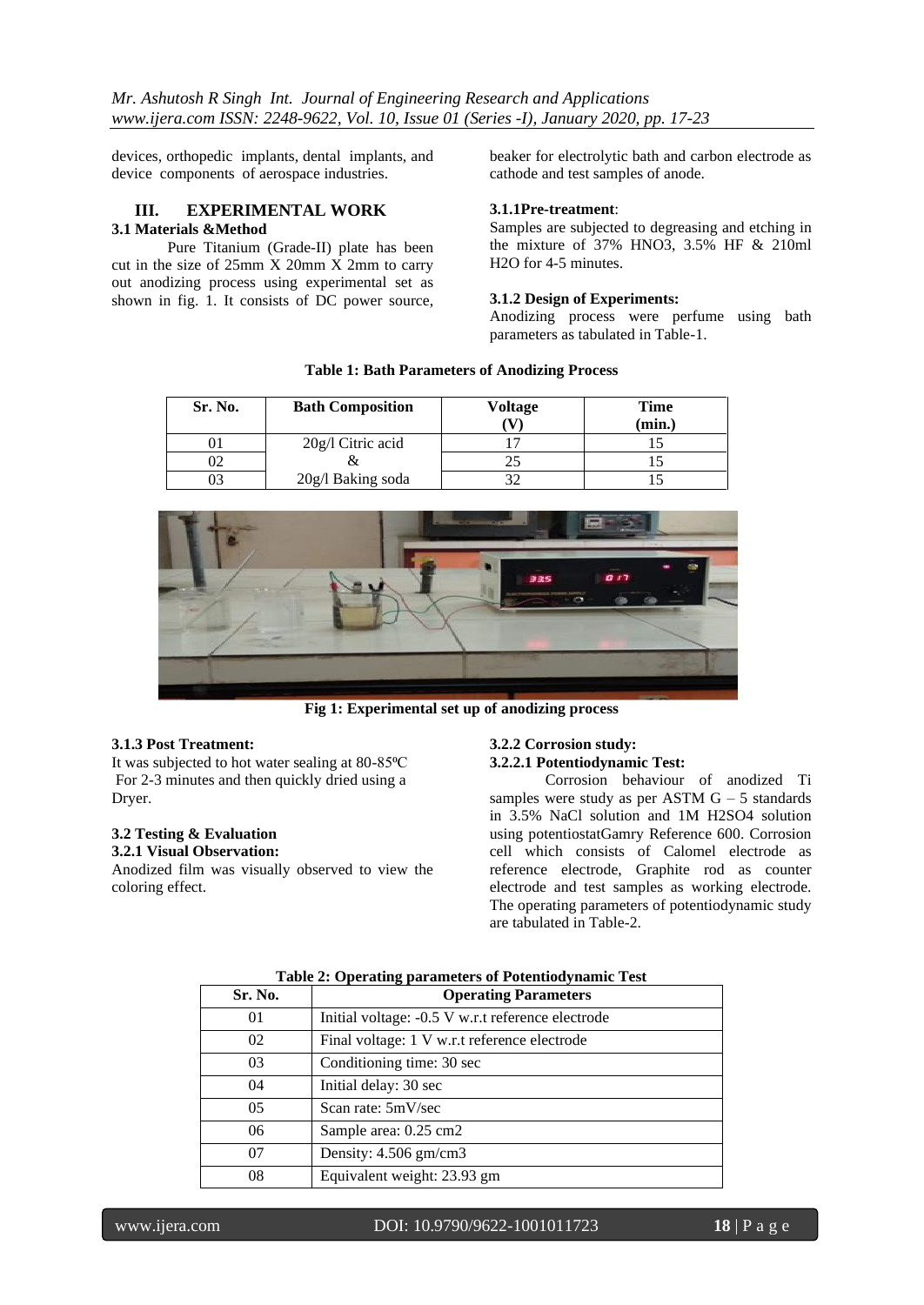#### **3.2.2.2 AC Impedance Test:**

Film was characterized by AC impedance spectroscopy in 3.5% NaCl and 1M H2SO4 solutions using potentiostate Gamry reference 600. The operating parameters of AC impedance spectroscopy are tabulated in Table-3.

| Sr. No. | <b>Operating Parameters</b>  |
|---------|------------------------------|
| 01      | DC voltage: 0 V w.r.t OCP    |
| 02      | AC voltage: 10 mV rms        |
| 03      | Initial frequency: 100000 Hz |
| 04      | Final frequency: 0.2 Hz      |
| 05      | Sample area: 0.25 cm2        |
| 06      | Conditioning time: 30 sec    |
| 07      | Initial delay: 30 sec        |
| 08      | Density: 4.506 gm/cm3        |
| 09      | Equivalent weight: 23.93 gm  |

### **Table 3: Operating parameters for AC Impedance Test**

# **IV. RESULTS & DISCUSSIONS**

**4.1 Visual Inspection:**

In this test, we observed different colors on anodized Titanium plate. Here below is the list that we observed.

# **Table 4: Result of Visual inspection**

| Sr. No. | Voltage (V) | Colour          |
|---------|-------------|-----------------|
|         |             | Violet          |
|         |             | <b>Sky Blue</b> |
|         |             | Light Grev      |



 **Fig 2: Titanium Spectrum at different voltage ranges in Citric acid bath**

**4.2 Result of Potentiodynamic study: 4.2.1 Effect of voltage variation on corrosion behaviour of anodized film in 3.5% NaCl solution:**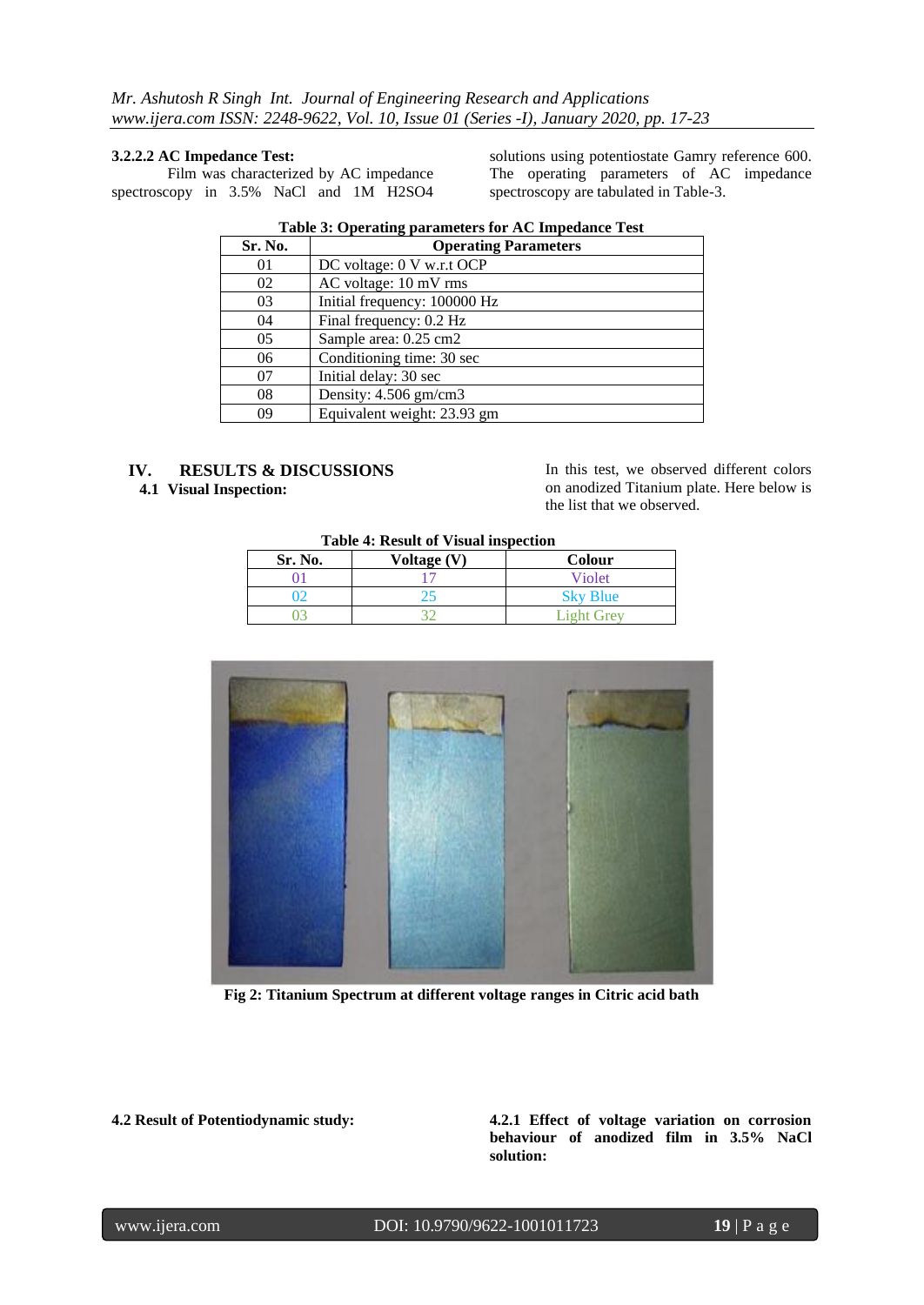*Mr. Ashutosh R Singh Int. Journal of Engineering Research and Applications www.ijera.com ISSN: 2248-9622, Vol. 10, Issue 01 (Series -I), January 2020, pp. 17-23*



**Fig 3: Potentiodynamic scans of anodized film in 3.5% NaCl solution**

| Sr. No. | Voltage (V) | Ecorr<br>(mV) | <b>Icorr</b><br>$(\mu A)$ | <b>Corrosion rate</b><br>(mpy) |
|---------|-------------|---------------|---------------------------|--------------------------------|
| 01      |             | $-275.00$     | 2.750                     | 7.516                          |
| 02      | 25          | $-28800$      | 1.460                     | 3.994                          |
| 03      | 32          | $-222.00$     | 1.190                     | 3.258                          |

Fig. 3 shows effect of voltage variation on corrosion behaviour of Ti anodized film in 3.5% NaCl solution. All samples exhibit active potential in given environment. It was observed that with increase in voltage from 17V to 25V the corrosion rate was decreases. With increase in voltage from 25V to 32V the corrosion rate was also decreases. So it can be concluded that with increasing in voltage from 17V to 32V the corrosion rate was decreases in 3.5% NaCl solution.

**4.2.2 Effect of voltage variation on corrosion behaviour of anodized film in 1 M H2SO4 solution:**



**Fig 4: Potentiodynamic scans of anodized film in 1 M H2SO4 solution**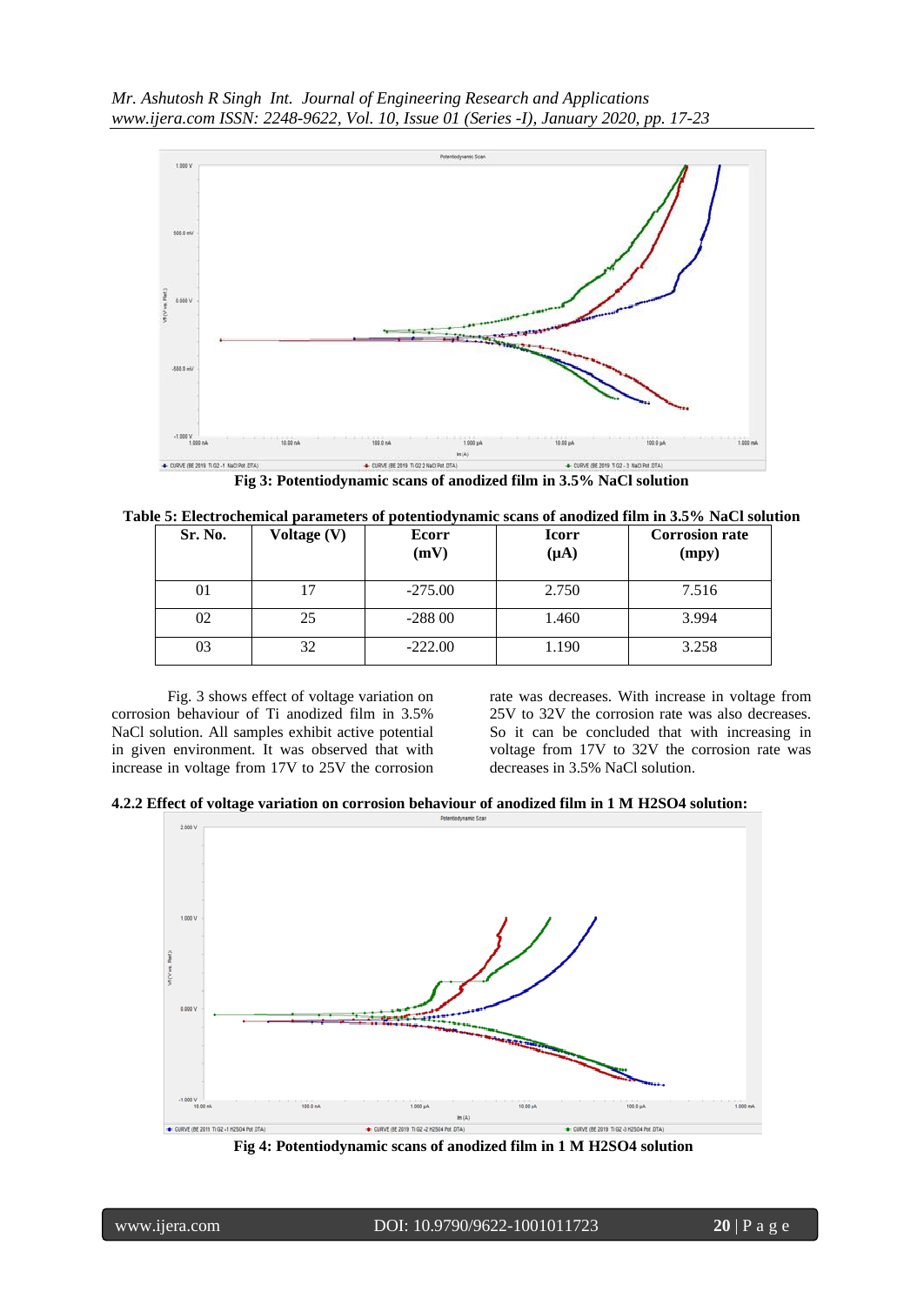| Sr. No.  | Voltage | Ecorr<br>(mV $\Gamma$ | <b>Icorr</b>  | <b>Corrosion rate</b> |
|----------|---------|-----------------------|---------------|-----------------------|
| UΙ       |         | $-141.00$             | (µA)<br>2.950 | (mpy)                 |
| ∩∩<br>UΖ | ت       | $-61.90$              | 2.140         | 5.866                 |
| 03       | $\sim$  | $-62.00$              | 600           | 4.365                 |

**Table 6: Electrochemical parameters of potentiodynamic scans of anodized film in 1 M H2SO4 solution**

Fig. 4 shows effect of voltage variation on corrosion behaviour of Ti anodized film in 1M H2SO4 solution. All samples exhibit active potential in given environment. It was observed that with increase in voltage from 17V to 25V the corrosion rate was decreases. With increase in voltage from 25V to 32V the corrosion rate was also decreases. So it can be concluded that with

increasing in voltage from 17V to 32V the corrosion rate was decreases in 1M H2SO4 solution.

**4.3 Result of AC Impedance Spectroscopy (EIS): 4.3.1 Effect of voltage variation on anodized film by AC Impedance Spectroscopy in 3.5% NaCl solution**:





**Fig 5: (I) & (II) Nyquist& Bode plot of Ti anodized film in 3.5% NaCl solution respectively**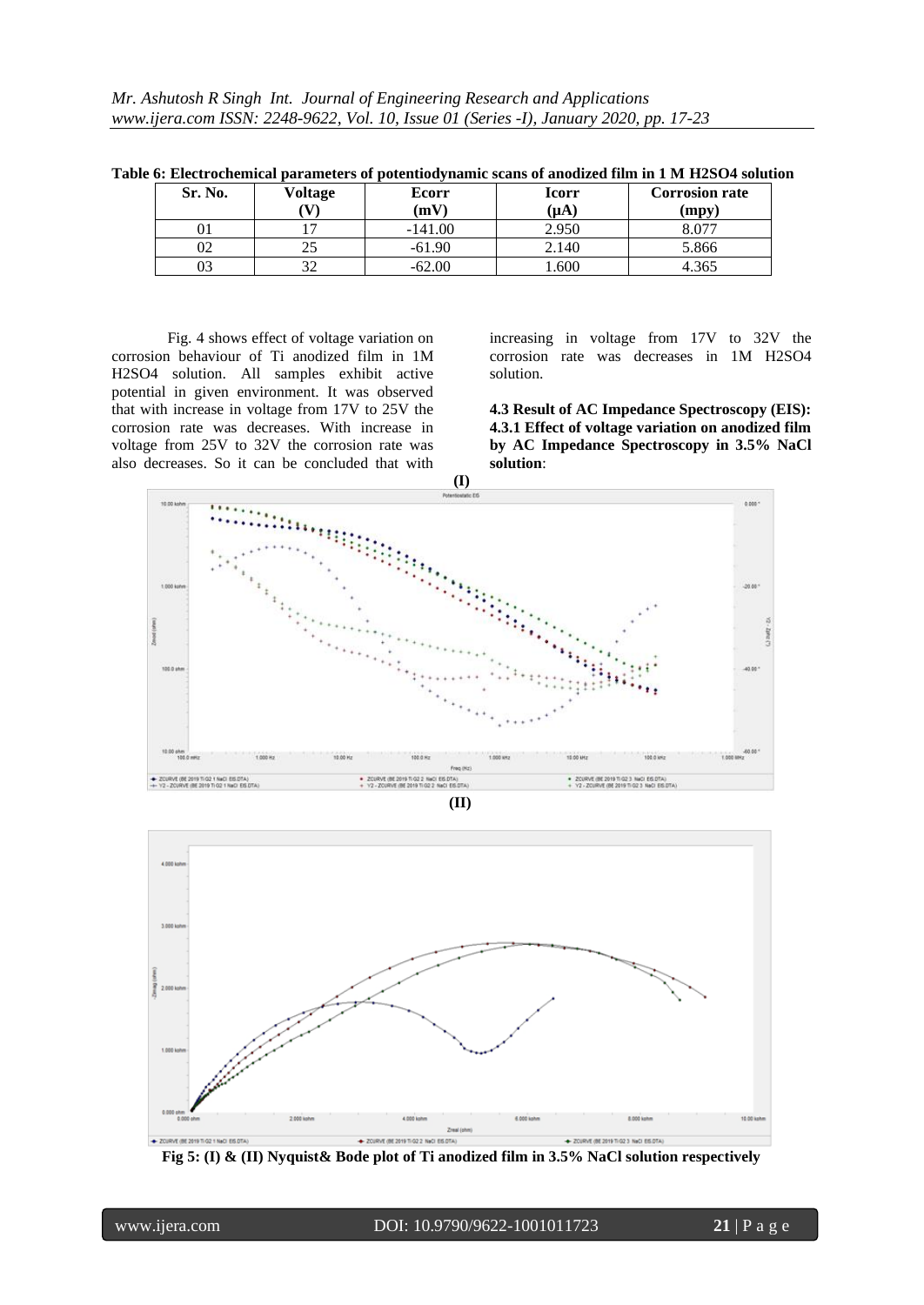| Sr.<br>No. | <b>Voltage</b><br>(V) | Capacitance value<br>$(\Omega)$ |
|------------|-----------------------|---------------------------------|
| 01         | 17                    | 1.833                           |
| 02         | 25                    | 2 7 0 4                         |
| 03         | 32                    | 2.717                           |

**Table 7: Electrochemical parameters of EIS scans of anodized film in 3.5% NaCl solution**

Fig. 5 shows the effect of voltage variation on Capacitance value of Ti anodized film in 3.5% NaCl solution in form of Nyquist plot & Bode plot respectively. Film developed with 17V has lower Capacitance value which indicates that film is slightly porous and the semicircle in the higher and middle frequency region of EIS curve which indicate higher rate of dissolution of film due to which its corrosion resistance were decreases. Film developed with 25V & 32V has almost similar **:**

Capacitance value but 32V film exhibit higher Capacitance value. With the value 2.717KΩ which indicates that film was uniform and also has higher value of imaginary part of the impedance in the lower frequency region which indicates that formation of protective film.

**4.3.2 Effect of voltage variation on anodized film by AC Impedance Spectroscopy in 1 M H2SO4 solution**



**Fig 6: (I) & (II) Nyquist& Bode plot of Ti anodized film in 1 M H2SO4 solution respectively**